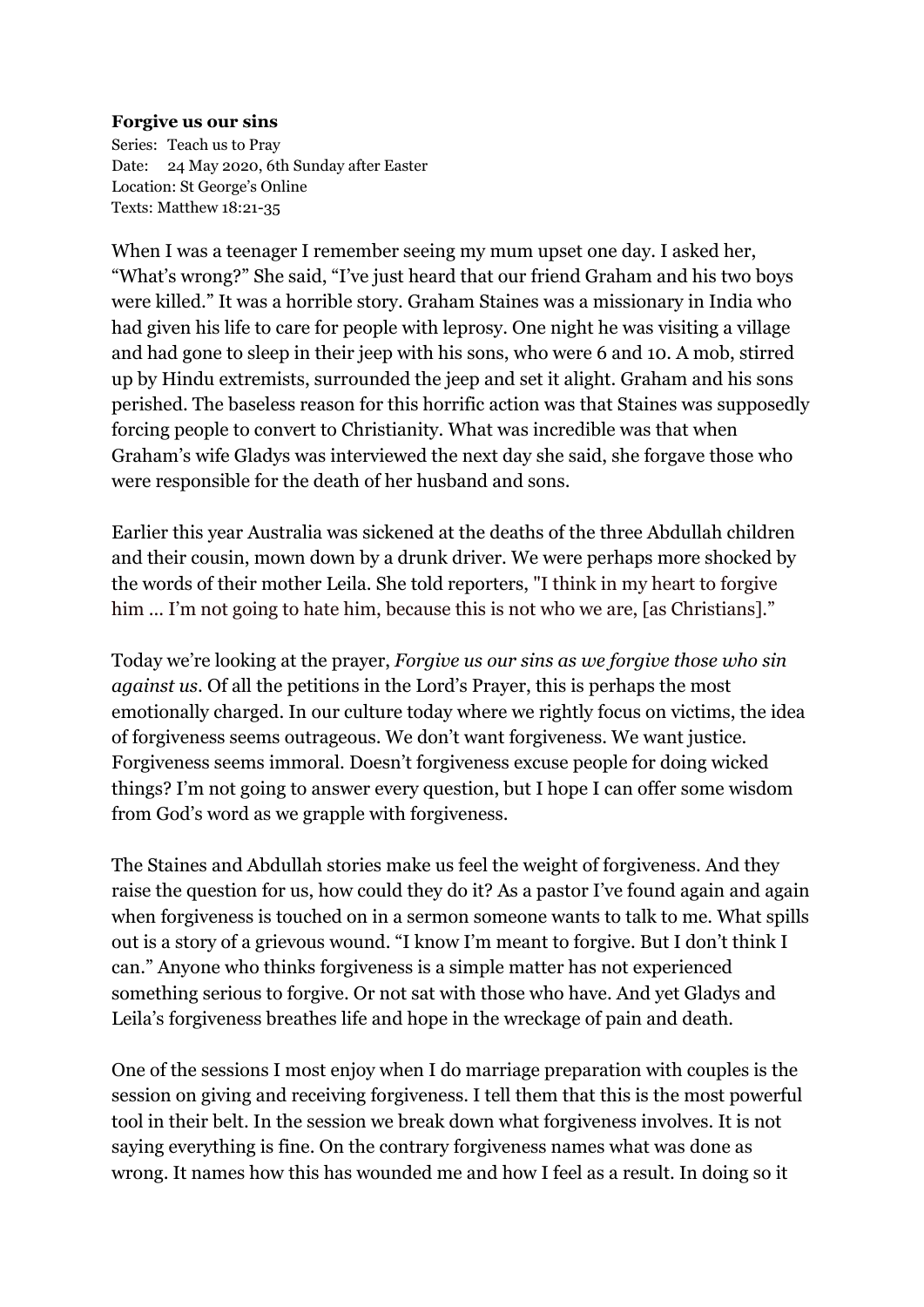lays down an expectation that the guilty party will not do the same thing again. In this sense forgiveness is a form of judgment because it exposes and condemns the wrong. But forgiveness does not stop there. Forgiveness says I will let go of my right to get even. I will let go of my feelings of anger and bitterness and resentment towards you. I will not demand that you work to get back into my good books. I will extend my hand for relationship.

Of course for a relationship to work, forgiveness must be met with change from the guilty party. The old fashioned Christian terms of confession and repentance still capture this the best. When I confess, I take responsibility for what I've done. I acknowledge that it was wrong. I acknowledge the hurt that I've caused. I say I'm sorry. In repentance I commit to change, to not do what I've done again. Only when I've confessed and repented can I ask for forgiveness. And I can only ask. I cannot demand. Forgiveness is always a gift. I receive it by faith. It doesn't work with the accountant's ledger weighing our good and bad deeds. It's a gift when we forgive others. It's a gift when God forgives us.

Where the hand of forgiveness is met with the hand of repentance then you have the embrace of reconciliation. Without either hand the circle isn't joined. The hand of forgiveness can be refused. The hand of repentance can be met with a cold heart.

I always ask couples, "Where does the pain of the wound go in forgiveness?" Our desire for justice can all too easily spill over into revenge, where we revisit the pain done to us back onto the one who did wrong - and with interest. But when you forgive, you refuse to let evil win this second victory. Instead you bear the pain. And you do so for the sake of the other person, to open the possibility for the relationship to heal. This is of course the great challenge of forgiveness. The one who forgives bears the cost of that forgiveness. Where do we find the resources to bear that cost?

At this point I tell couples that this is the secret power of the Christian faith. Because at the centre of the Christian faith stands the cross of Christ. In Christ's suffering and death we see God himself absorbing the pain of our wrongs against him. In the cross we see the cost of our forgiveness.

Like all forgiveness, the cross exposes the wrong that we have done and names us as guilty. Oh yes in your honest moments you know the things you've done that you're ashamed of. But Jesus' diagnosis is that our actions are the symptoms of diseased heart. It's out of hearts that evil thoughts come - sexual immorality, theft, murder, adultery, greed, malice, deceit, lewdness, envy, slander, arrogance and folly.<sup>1</sup> The essence of the cross is the exchange. Christ dies for us, in our place, that we might be

<sup>1</sup> Mark 7.21-22